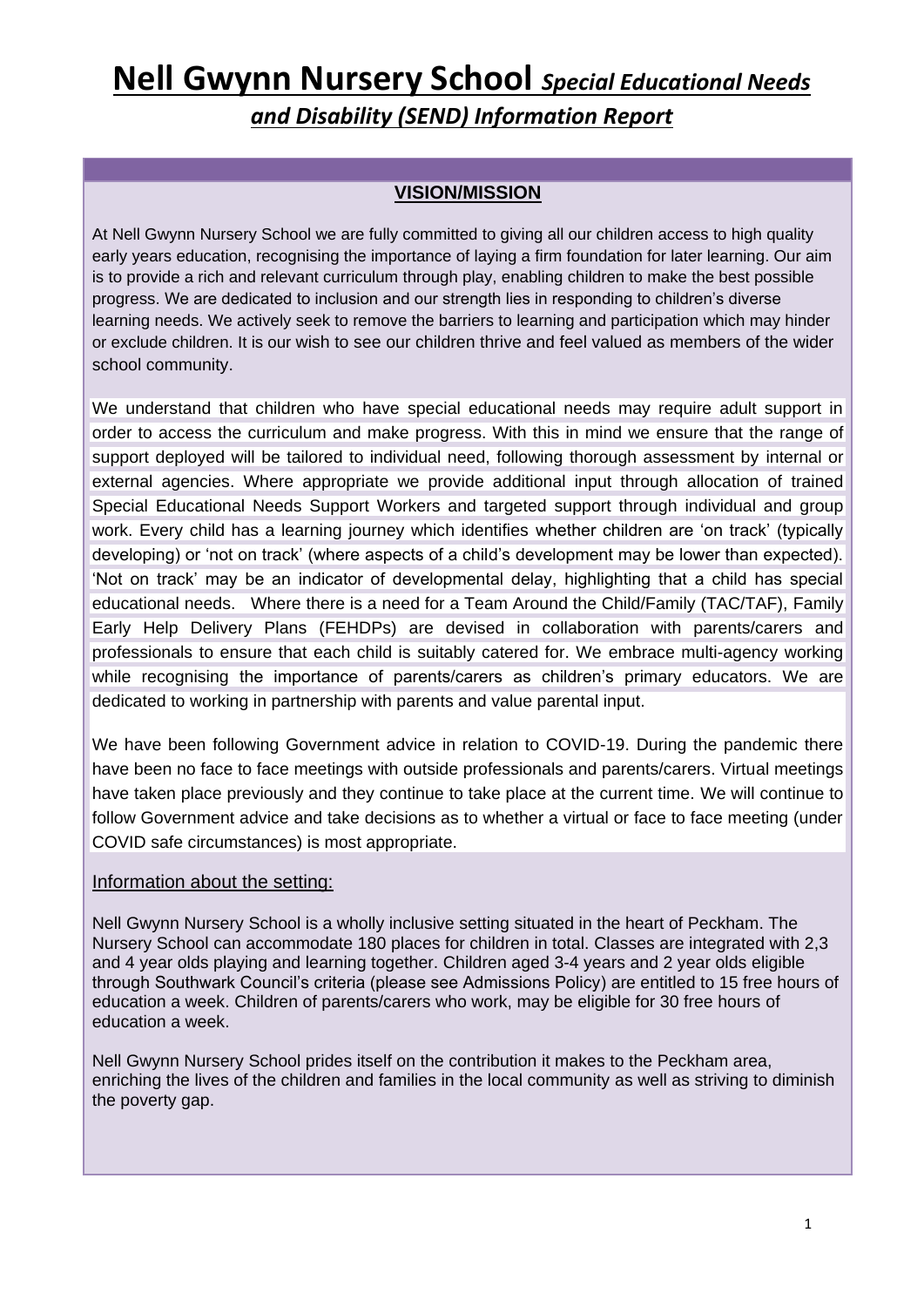*and Disability (SEND) Information Report*

#### **WHOLE SCHOOL/SETTING APPROACHES**

#### **Information on policies, people and statutory guidance:**

All Southwark maintained schools have a similar approach to meeting the needs of pupils with Special Educational Needs and Disabilities (SEND) and are supported by the Local Authority to ensure that all pupils, regardless of their specific needs, make the best possible progress in school. All schools are supported to be as inclusive as possible, with the needs of pupils with a Special Educational Need/s and or Disabilities being met in a mainstream setting wherever possible, where families want this to happen.

#### **School Policies and statutory guidance**

The SEND information report should be read in conjunction with other key school policies that are accessible on the schools website (PDFs available to be downloaded): SEND Policy, Teaching and Learning Policy, Safeguarding Policy, Behaviour Policy, Admissions Policy (which features transition), Equalities Policy, Administration of Medicine Policy and Policy for Intimate care.

The specific objectives of our SEND Information Report are as follows:

- to identify pupils with special educational needs and disabilities and ensure their needs are fully met
- to commit to ensuring children with special educational needs and disabilities are included in all of the school activities on offer, accessing at appropriate level with support if needed
- to ensure that all learners make the best possible progress while staff maintain high expectations
- to keep parents informed of their child's special needs and provision, promoting effective communication between parents/carers and school
- to enable learners to express their views and consult with them where possible (appropriate to age related understanding)
- to aim for effective home-school partnership and involve outside agencies when appropriate

The success of the school's SEND Information Report will be judged against the aims set out above. The Governing Body will ensure that it makes appropriate special educational provision for all pupils identified as in need of it. The Governing Body will review subject leader's reviews in the school self-evaluation reports to ensure successful implementation of the school's policies including the SEND Information Report. The Information Report will be reviewed annually in response to adjustments made to the Local Authorities Local Offer and following analysis and assessment of the needs of children attending the school. Effectiveness of the provision for children with SEND will be made through careful analysis of impact. An annual update report for parents will be accessed via the school website at: **[http://www.nellgwynn.southwark.sch.uk](http://www.nellgwynn.southwark.sch.uk/)**

With a view to school improvement, a questionnaire is handed to parents/carers of children with SEND during the final term prior to joining Primary School. This is an opportunity for parents to convey their thoughts on the quality of support their child has received while at Nell Gwynn Nursery. The feedback from the questionnaires assists us in making improvements in our practice.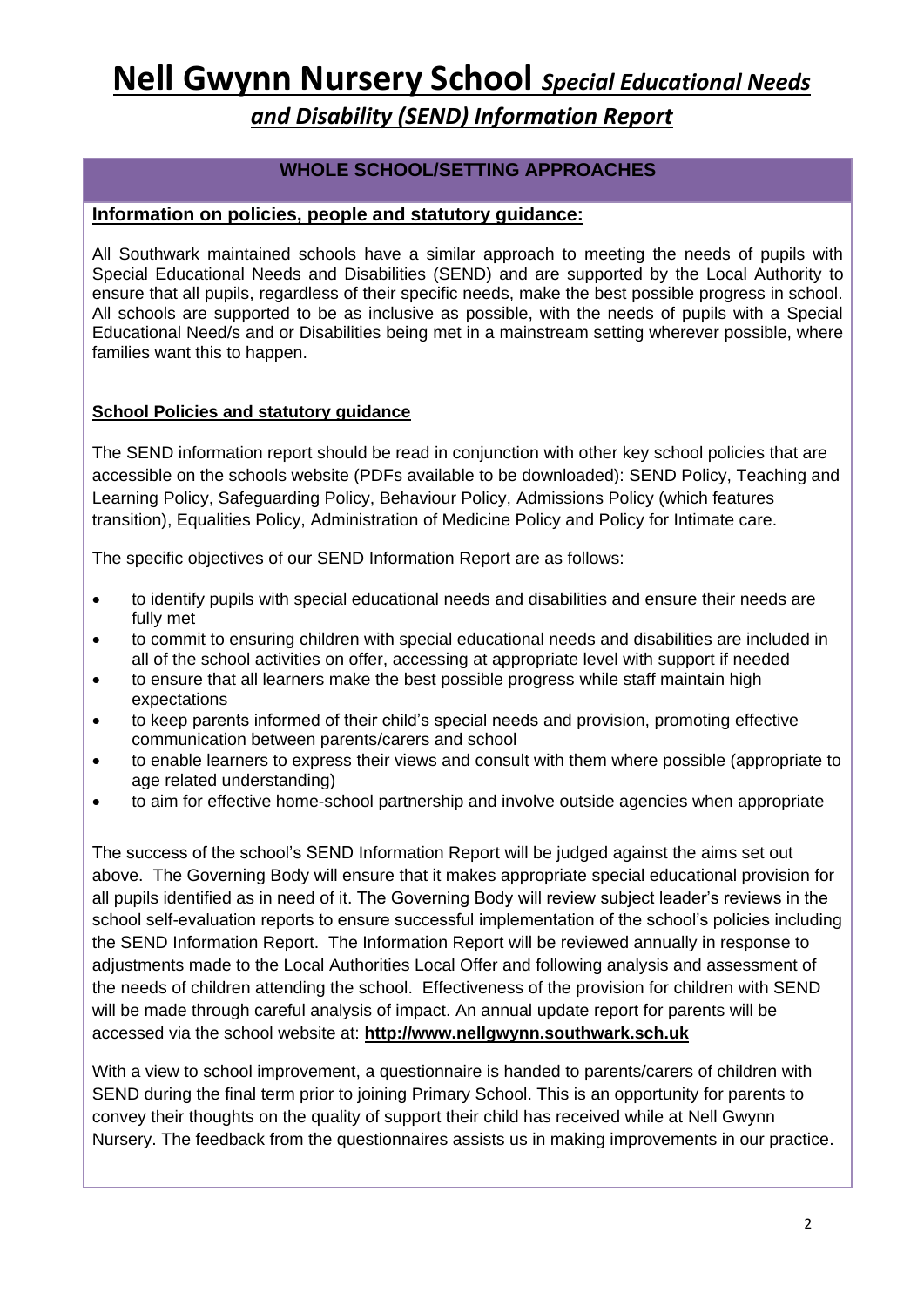*and Disability (SEND) Information Report*

#### **Types of SEN, disability and medical needs**

The Code of Practice January 2015 states that:

'A pupil has SEN where their learning difficulty or disability calls for special educational provision, namely provision different from or additional to that normally available to pupils of the same age'.

The four broad areas of need identified within the SEND Code of Practice 2015 are:

- Communication and Interaction (e.g. speech articulation, stammering, speech and language delay, autism etc)
- Cognition and Learning (e.g. global learning difficulties, dyslexia, dyscalculia etc)
- Social, Emotional and Mental Health Difficulties (e.g. anxiety, depression, eating disorders, obsessive, compulsive disorder (OCD) etc)
- Sensory and Physical Needs (Visual impairment, hearing impairment, sensory needs (e.g. autism), toileting issues, physical disability etc)

Nell Gwynn Nursery School is committed to using its best endeavours to meet the SEND needs of all children who attend the setting.

#### **Who are the best people to talk to in this school about my child's difficulties with learning/ Special Educational Needs (SEN) disability or medical issues?**

#### **Class Teacher**

If you have concerns about your child you should speak to your child's class teacher first. You may then be directed to the SENCo. The Class Teacher is responsible for:

- $\checkmark$  Adapting and refining the curriculum to respond to strengths and needs of all pupils.
- $\checkmark$  Checking on the progress of your child and identifying, planning and delivery of any additional support.
- ✓ Two Year Old Developmental Checks to ascertain whether a child may require referrals to external specialists, such as a SALT or a Consultant Paediatrician.
- $\checkmark$  Contributing to and overseeing Learning Journeys.
- $\checkmark$  Applying the school's SEND Information Report.
- ✓ Overseeing SEN Support Workers who offer additional support to children with SEN within each class.
- $\checkmark$  Following any recommendations made by the SENCo or external specialists.
- $\checkmark$  Carrying out 'on entry' and 'on exit' assessments.

#### **Special Educational Needs Co-ordinator (SENCo) – Pippa Baker**

Depending on when and how your child's special needs have been identified you are warmly invited to speak with the school's SENCo. You can request a meeting through the Class Teacher or Early Years Educator in your child's class. You can also approach the SENCo directly. The SENCo is responsible for:

- $\checkmark$  Coordinating day to day provision for children with SEND
- $\checkmark$  Line managing SEN Support Workers, while promoting high quality SEND practice across the wider team of staff.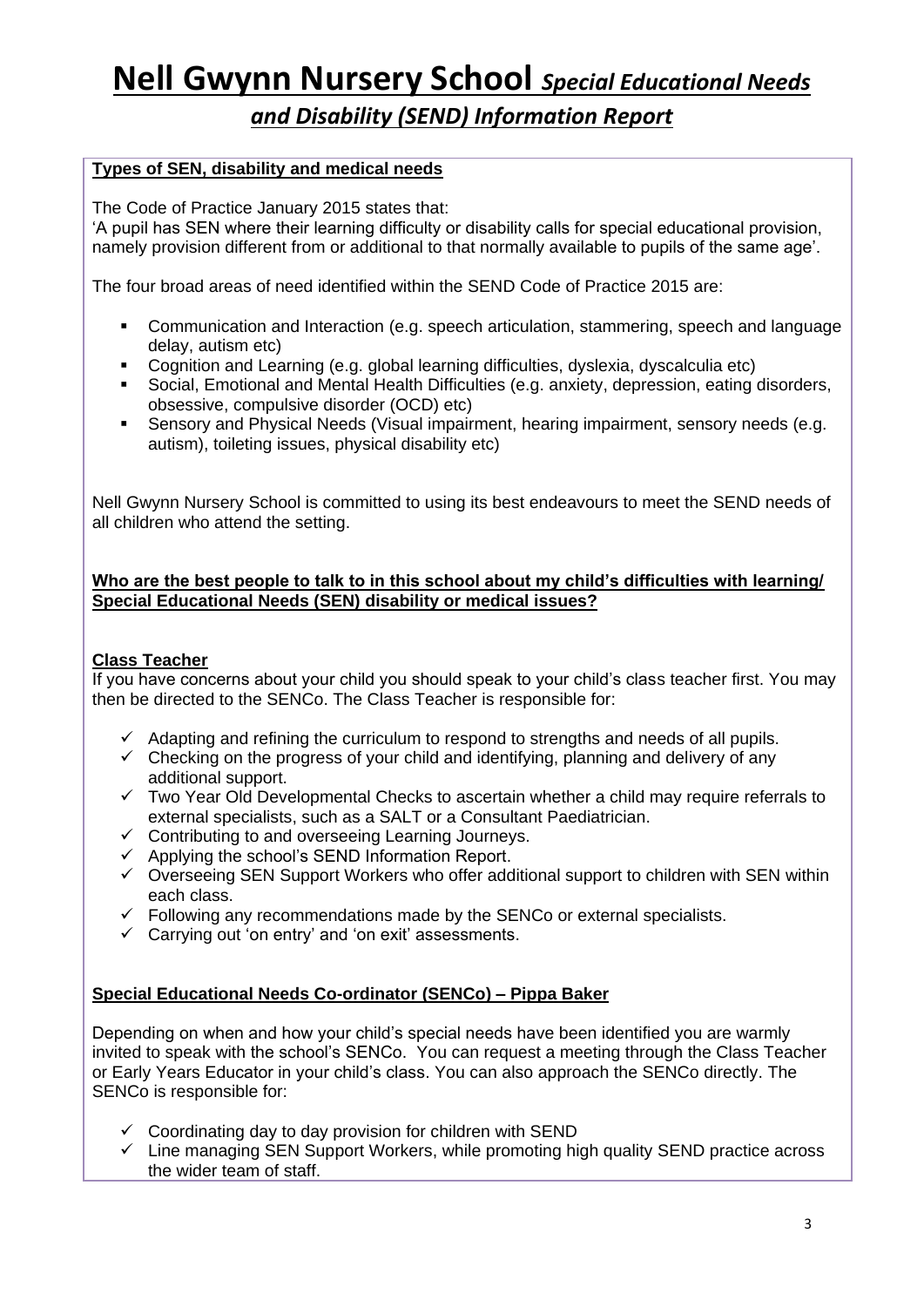#### *and Disability (SEND) Information Report*

- Developing and regularly updating the school's SEND Information Report.
- $\checkmark$  Providing specialist advice and facilitating training to ensure that all staff are skilled and confident about meeting a range of needs.
- ✓ Making referrals to and liaising with a range of agencies outside of school who can offer advice and support to help children overcome any difficulties.
- $\checkmark$  Overseeing the Two Year Old Developmental Checks to ensure referrals are actioned.
- $\checkmark$  Assessing or organising assessment of children where there are additional concerns.
- $\checkmark$  Ensuring that parents/carers are:
	- 1. Involved in supporting their child's learning and access
	- 2. Kept informed about the range and level of support offered to their child
	- 3. Included in reviewing their child's progress
	- 4. Consulted about planning successful movement (transition) to a new class or school
- $\checkmark$  Analysing progress of SEND children
- $\checkmark$  Updating the school's SEND register
- ✓ Carrying out and sharing risk assessments for children with SEND
- $\checkmark$  Reporting to Governors
- $\checkmark$  Ensuring that the Administration of Medicine policy is adhered to and that the medical needs of children are met

#### **The role of Special Educational Needs (SEN) Support Workers:**

An SEN Support Worker may be allocated to work with a pupil with special educational needs and/or disabilities, or may provide specialist support in a particular area, for example promoting communication and language. Whilst they take a very valuable role in your child's education we would prefer that questions regarding your child's learning and progress are directed to either the Class Teacher or SENCo. Notably, the Class Teacher and SENCo are fully involved in any support offered and make the decisions, in conjunction with the parents/carers, on the type of support and interventions needed. A child may receive support from a number of adults, and a conversation with the Class Teacher or SENCo will give you a fuller picture than may be obtained from a single supporting adult. Of course, as a school we welcome regular dialogue between parents and all staff on how a child's day has been and we do actively encourage this continued feedback.

#### **Head of School – Pippa Baker**

The Head of School is responsible for:

- $\checkmark$  The day to day management of all aspects of the school, including the provision made for pupils with SEND
- $\checkmark$  She will give responsibility to the Class Teachers but is still responsible for ensuring that your child's needs are met.
- ✓ Organisation of appropriate training in relation to SEND.
- $\checkmark$  Recruiting and deploying SEN Support Workers.
- $\checkmark$  The Head of School must make sure that the Governing Body is kept up to date about any issues in the school relating to SEND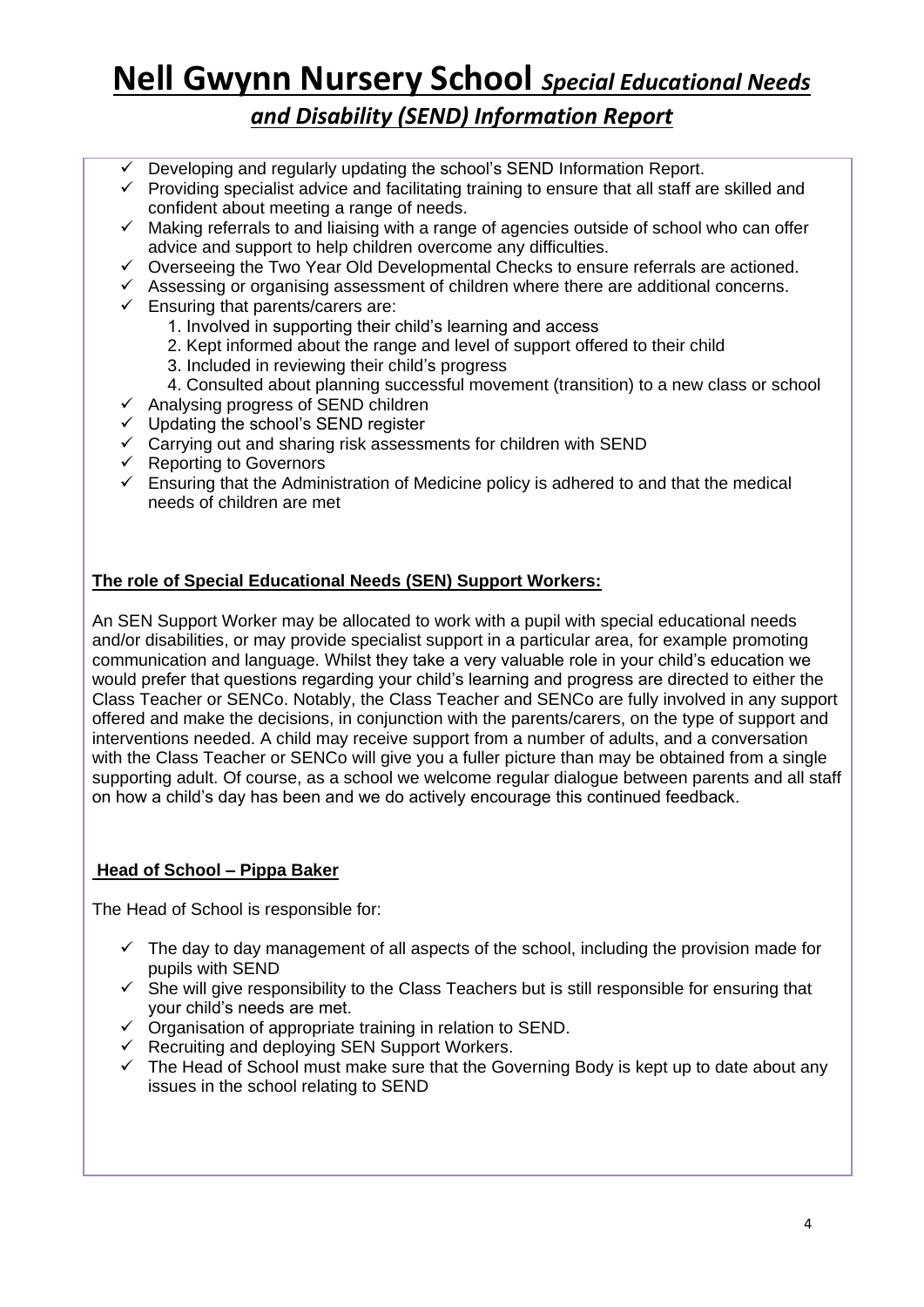*and Disability (SEND) Information Report*

#### **SEND Governor – Oliver Kempton**

**Contacted by:** a personal request made via the SENCo, telephoning the school for an appointment or by writing to them via the school office.

#### **The SEND Governor is responsible for:**

- $\checkmark$  Ensuring that the school has an up to date SEND Information Report
- $\checkmark$  Checking that the school has appropriate provision and has made necessary adaptations to meet the needs of all children in the school
- ✓ Ensuring that the school's SEN funding is appropriately spent.
- $\checkmark$  Checking that the necessary support is made for any child who attends the school who has SEN and/or disabilities.
- $\checkmark$  Making visits to understand and monitor the support given to children with SEND in the school and being part of the process to ensure your child achieves his/her potential in school.

#### **Wider World of School: Intimate Care**

#### **Intimate Care/Toileting Needs**

- The setting has a toileting policy that sets out procedures that should be followed to support children who have toileting issues.
- There is a changing unit next to the bathroom which contains a fold down changing table, rubber gloves, disposable wipes, nappy bags and nappy disposal bin. Children who have medical needs related to toileting have changing baskets on a shelf accessible to adults only.
- A disabled toilet is available next to the reception area.
- There are three bathrooms within the building which contain spare clothes, rubber gloves, disposable wipes, and nappy bags (as well as access to nappy disposal bins) to enable them to support the cleaning or changing of children with these issues. Parents are always informed when this has been necessary.
- Sequencing cards, symbols and social stories are used to support parents where children have toileting needs. A toileting booklet is also available.
- Parents will also be encouraged to attend workshops for parents/carers to support toilet training of children with special needs or CAMHs (Child Adolescent Mental Health - when toileting difficulties appear to be emotionally related).

#### **Medical Needs**

- Separate policy and system for administration of medication
- Care plans for pupils with medical needs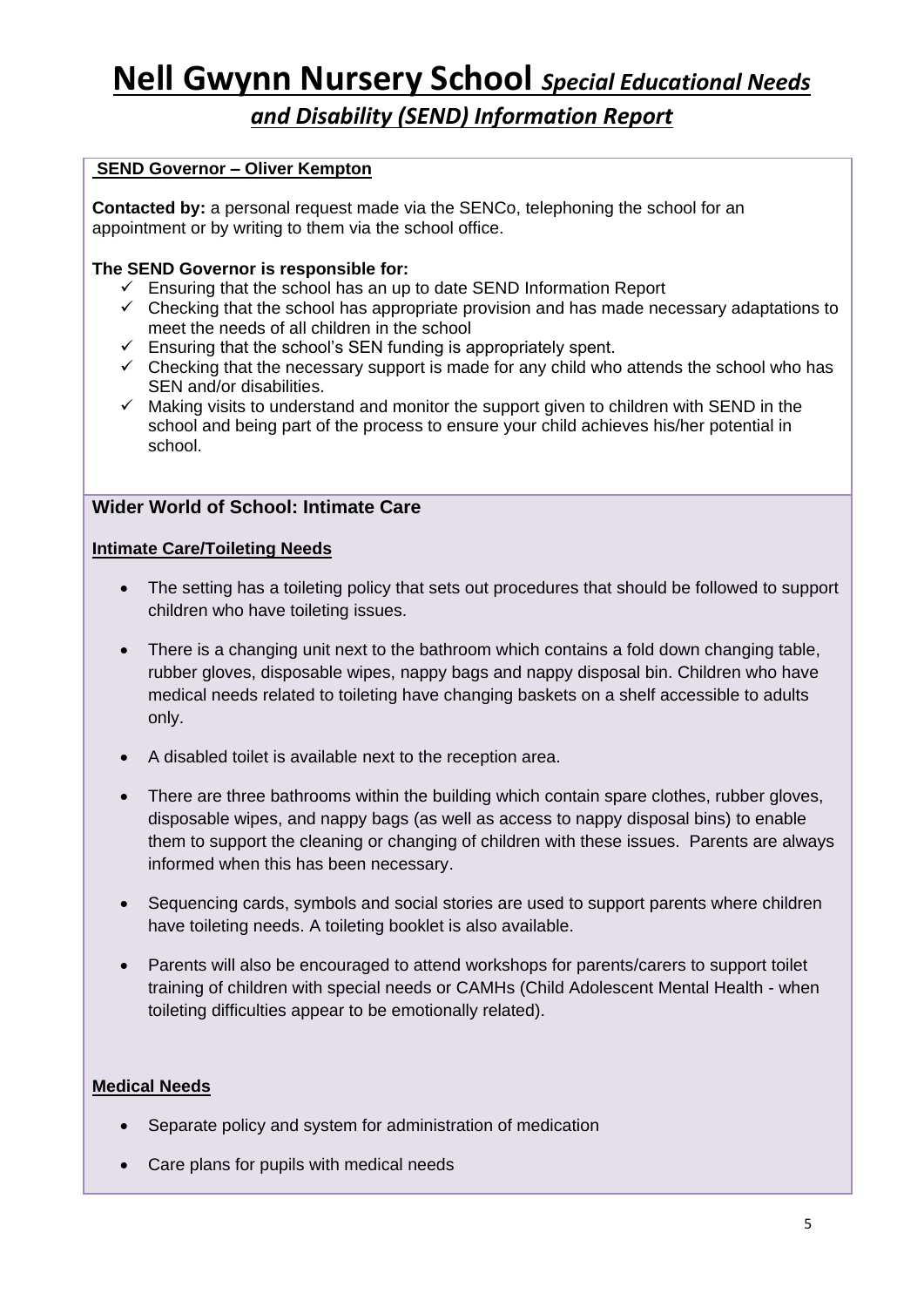• A whole staff team of trained paediatric first aiders who are able to respond to children. Four members of staff are trained in First Aid at Work. Three SEN Support staff are trained in Paediatric Manual Handling

#### **Approaches to Teaching and Learning**

Our belief is that the achievements, attitudes and well-being of all our children matter. We provide suitable learning challenges for each child based on our knowledge of their interests, learning styles, and schematic play. All of our children's progress is assessed against the Early Years Foundation Stage to ensure a consistent approach. Our wish is to see all children reach their full potential through tailored learning approaches which take account of their varied life experiences and needs. We promote individuality and celebrate the achievements of all our children irrespective of age, ethnicity, disability, gender or background.

The guiding principles of the Early Years Foundation Stage (EYFS) are:

- ❖ **A Unique Child** every child is a competent learner from birth who can be resilient, capable, confident and self-assured.
- ❖ **Positive Relationships** children learn to be strong and independent from a base of loving and secure relationships with parents and/ or a key person.
- ❖ **Enabling Environments** the environment plays a key role in supporting and extending children's development and learning.
- ❖ **Learning and Development** children develop and learn in different ways and at different rates and all areas of Learning and Development are equally important and interconnected.

The curriculum is made up of **3 Prime Areas** and **4 Specific Areas** of learning. All areas are important and inter-connected and focus on the individual needs of each Unique Child.

**The 3 Prime Areas** - are fundamental building blocks forming the foundation for development in all other areas.

- **Communication and Language** Listening, Attention and Understanding, Speaking
- **Personal, Social and Emotional Development** Self-Regulation, Managing Self and Building Relationships
- **Physical Development** Gross Motor and Fine Motor Skills

**The 4 Specific Areas** - include essential skills and knowledge for children to participate successfully in society.

- **Literacy** Comprehension, Word Reading and Writing
- **Mathematics** Number and Numerical Patterns
- **Understanding the World** Past and Present, People, Culture and Communities and The Natural World
- **Expressive Arts and Design** Creating with materials, Being imaginative and Expressive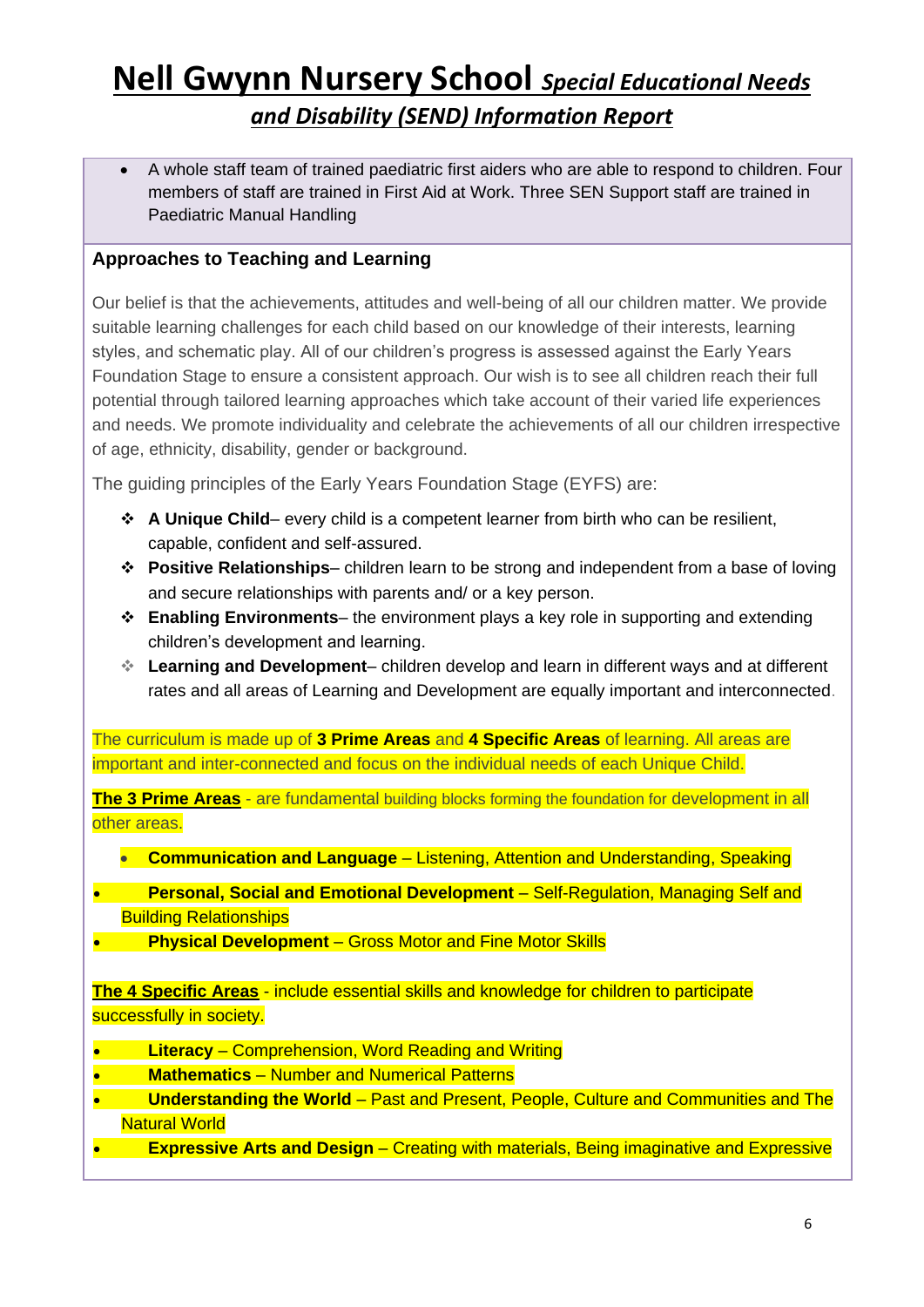#### *and Disability (SEND) Information Report*

#### **Information about early identification, assessment and intervention Procedures for considering if a child has SEND**

#### **Early Identification**

The school aim to provide early identification of children's SEND needs in order that appropriate support can be put into place to address the SEND need. The Code of Practice 2014 states that:

- ❖ *SEN may be present if progress is significantly slower than that of their peers starting from the same baseline*
- ❖ *Fails to match or better the child's previous rate of progress*
- ❖ *Fails to close the attainment gap between the child and their peers*
- ❖ *Widens the attainment gap*

It should be noted that lack of progress does not automatically mean the child has SEN. Other barriers to learning such as poor attendance or punctuality, difficulties related to having English as an additional language, and bereavement are just a few of the barriers that may impact on attainment and should be considered when deciding possible interventions and identifying next steps.

#### **Partnership with parents, multi-agency working and a Team Around the Child/Family (TAC/TAF) approach**

When children initially join Nell Gwynn, parents/carers are invited to discuss their child's development with a member of teaching staff during an allotted time at nursery.

At this stage or at any future time, parents/carers are able to report to a member of staff their concern(s) regarding their child. This information is shared with the wider team and if a child was identified as having a special educational need then the SENCo would set into operation the graduated approach for identifying special educational needs.

Concerns raised about a child's development whether by a parent, staff member or outside agency are taken seriously. In consultation with the parents and other professionals (if appropriate) the SENCo will initiate a referral through either an Early Help referral or referral to the Evelina Team. Any referrals will identify the areas of need and how to address them. Parents/carers will be requested permission for the referral to be made and stored onto a secure database.

Nell Gwynn Nursery School upholds a Team Around the Child (TAC) approach where the needs of the child are prioritised. The team consists of the parents/carers, the lead person who co-ordinates the TAC (usually the SENCo although sometimes a Family Support Officer in the Early Help Team) and those professionals who have regular contact with the child, including the Key Person and SEN Support Worker (if available) and outside agencies, for example Hearing Support or Physiotherapist. The TAC meets approximately once a term to review the targets set out in the previous Early Help Delivery Plan. The lead person ensures that copies of the EHDP are distributed to the TAC members as well as the Early Help Team.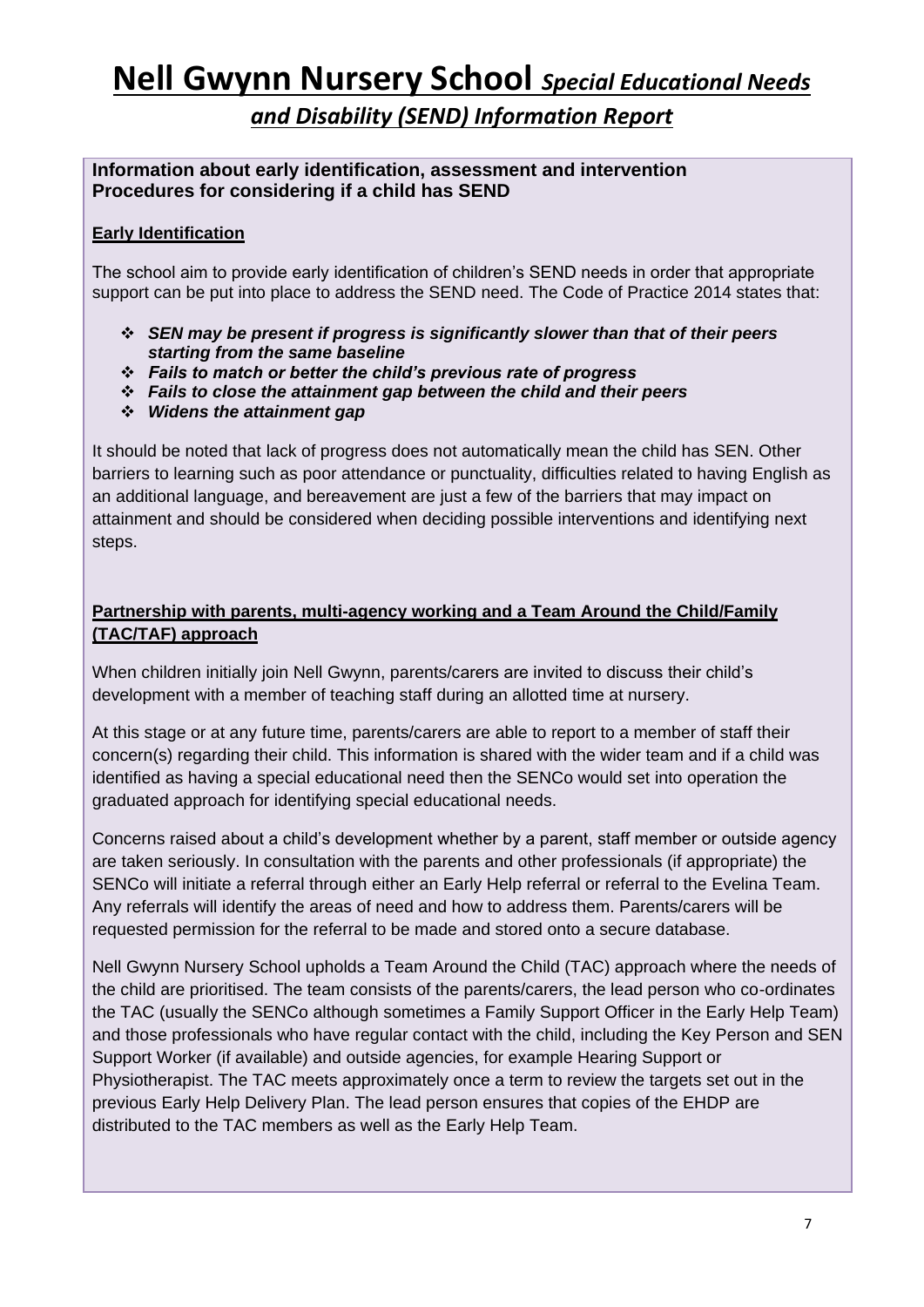*and Disability (SEND) Information Report*

#### **SEND SUPPORT including pupils with EHC Plans**

#### **Information on the schools graduated approach - Assess, Plan, Do, Review**

Nell Gwynn adheres to the SEND support cycle which addresses the need to assess, plan, do and review. We will engage with you the parent/carer at each stage and take fully into account your view of your child's progress.



#### **Assessment / Planning / Record Keeping**

Assessment and monitoring of children at Nell Gwynn Nursery School is undertaken in a variety of ways:

- ❖ On Entry to and Exit from the Nursery
- ❖ We monitor children's progress and make professional judgements as to whether a child is 'on track' or 'not on track' developmentally
- ❖ We may refer to Cherry Garden Branch Maps in the Prime Areas
- ❖ Detailed observations on a termly basis along with samples of mark-making, early reading and early maths within their Learning Journey folders will help to build a picture of the child
- ❖ Intervention from outside agencies

At Nell Gwynn we have adopted 'Planning in the Moment' where adults focus on what the children are interested in, supporting and extending their learning.

Children's individual learning is captured within detailed observations featuring the adult's role in teaching and learning highlighted in yellow, while the child's verbal response is highlighted in green. A blue highlighter is used to indicate children's non-verbal responses. All staff are expected to contribute to observations to build a holistic picture of each child. It is important to note that a greater emphasis is placed on remaining in the moment with the child as opposed to recording. Teams meet at the end of the day to discuss children and recent observations.

Each term every child in the class will have a week dedicated to them, known as their focus week.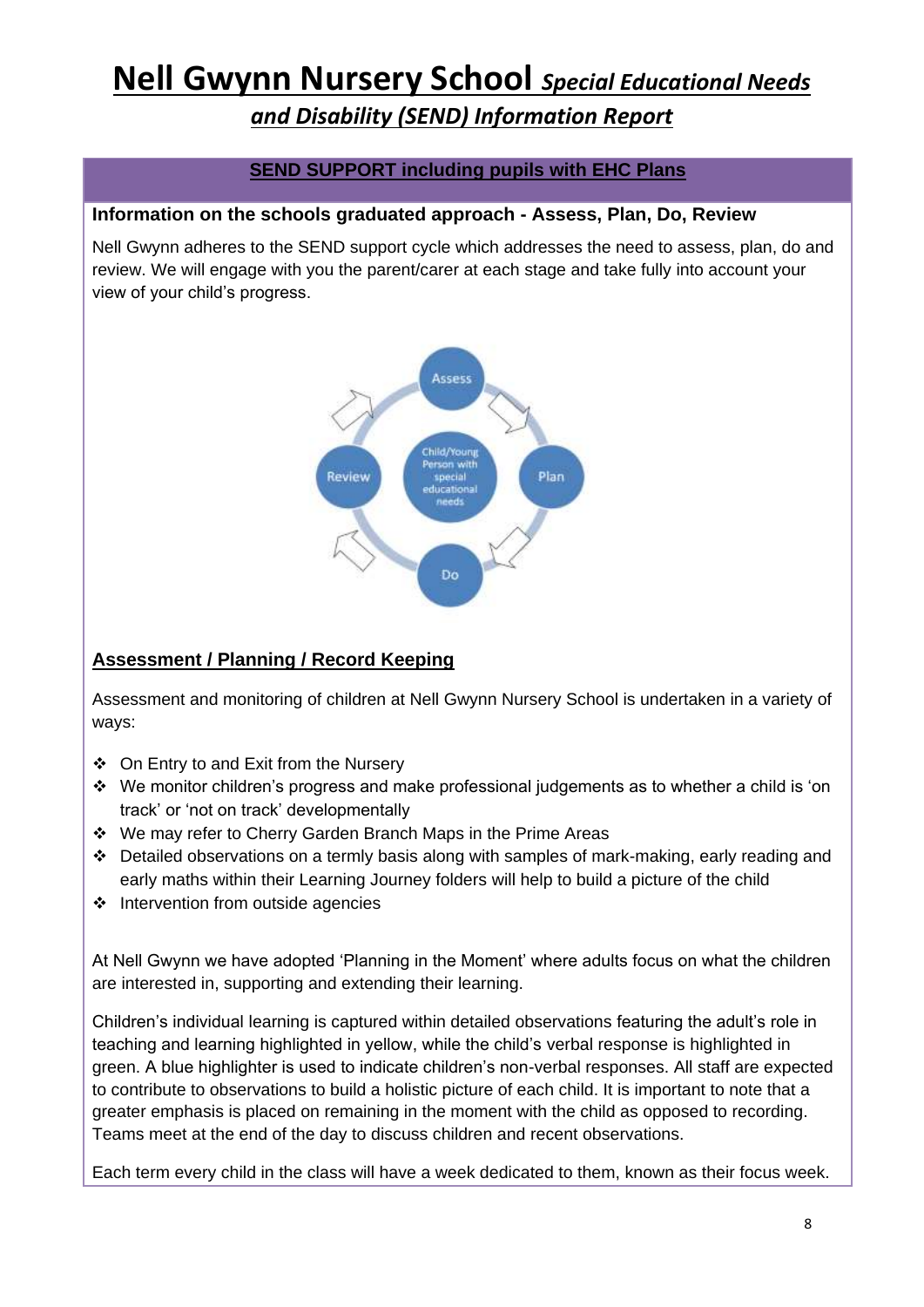Over the course of one academic year each child should be a focus three times (autumn, spring and summer). Children will have access to their Learning Journey folder so they can talk about their experiences and fascinations. Parents as primary educators are encouraged to participate in their child's learning through ongoing discussions regarding their child's development, contributing to their Learning Journey with Wow! Moments (highlighting a special moment where a child acquired a new skill). Parents are also able to discuss their child's progress through formal as well as informal teacher discussions.

Progress made by children who are due to transfer to Primary School is shown on a transfer report sheet prior to the end of the summer term. This is shared with parents/carers before being passed onto the receiving School. Nell Gwynn Nursery prioritises transition work in the summer term, liaising with Primary Schools to ensure that children are prepared for change and Schools have the necessary information to accompany transition.

#### **Inclusion**

At Nell Gwynn Nursery we believe it is every child's entitlement to have access to a curriculum which ensures progression and learning is broad and balanced and is appropriate to their needs.

- Inclusion is about every child having educational needs that are special and the setting meeting these diverse needs in order to ensure the active participation and progress of all children in their learning.
- Successful inclusive provision at Nell Gwynn Nursery is seen as the responsibility of the whole school community, permeating all aspects of school life and applicable to all our children. It is in this way that we will turn the rhetoric into reality.
- Staff will actively support all children to reach their potential regardless of academic ability, race, gender or age.
- Children who receive additional or extra support, including those with Education, Health and Care Plans, have learning plans specifically tailored to their needs. These are followed as far as possible as part of normal teaching and learning but sometimes require specific input involving withdrawal from the classroom environment for short periods of time.
- Inclusive practice across the curriculum should enable all children to achieve their best possible standard; whatever their ability, and irrespective of gender, ethnic, social or cultural background, home language or any other aspect that could affect their participation in, or progress in their learning.

#### **Risk Assessments**

Individual risk assessments may be completed for children with additional behavioural or medical needs and might include possible barriers to overcome in relation to risks. These are reviewed as and when appropriate. If additional needs occur then the risk assessment is reviewed automatically by the SENCo in liaison with the child's parent/carers and Class Teacher.

Personal Emergency Evacuation Plans (PEEPS) are completed in collaboration with parents/carers and staff to ensure that children who have SEND and need support to evacuate on emergency basis, are catered for appropriately.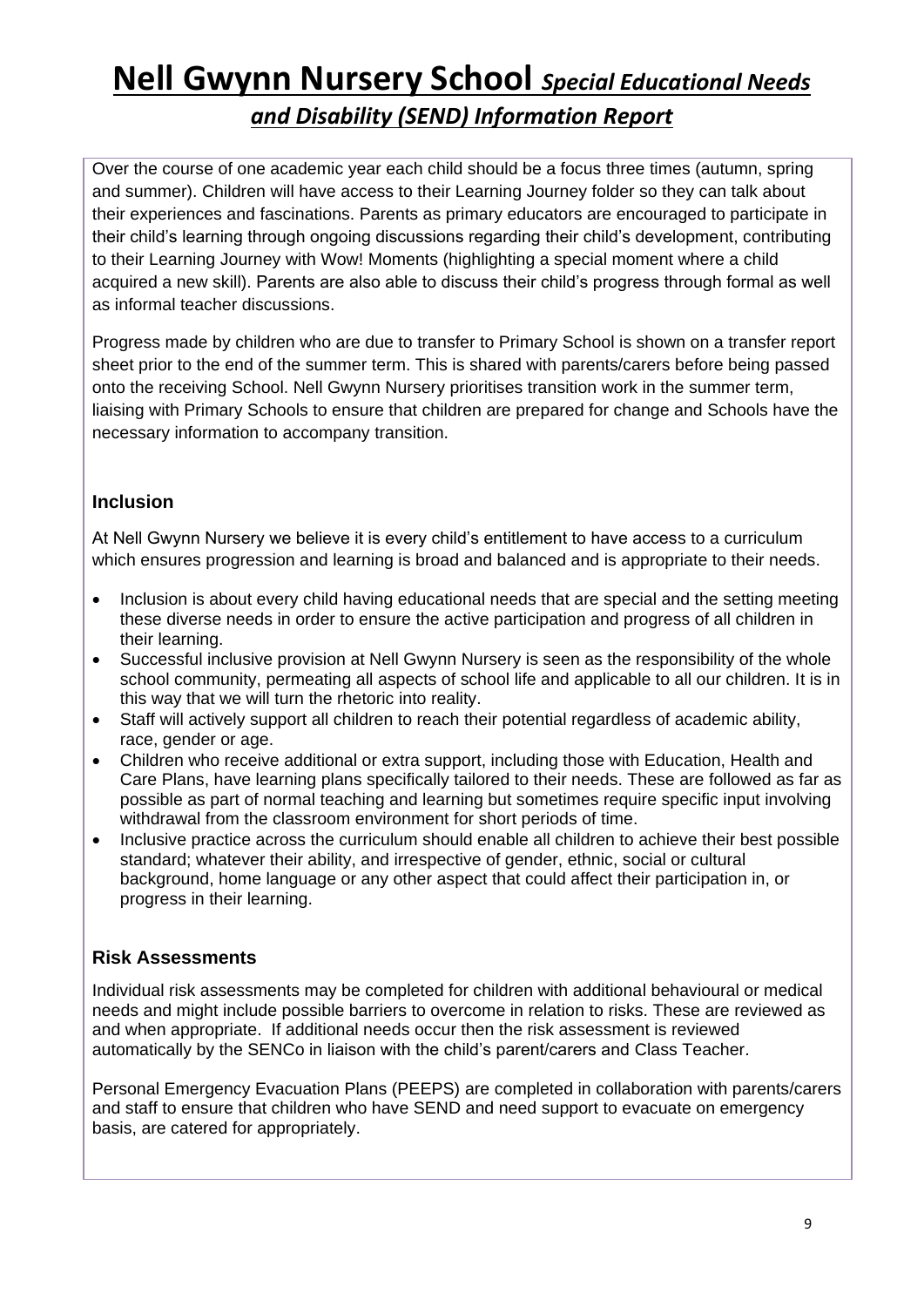*and Disability (SEND) Information Report*

#### **Education Health and Care Assessments and Plans**

Where a child with SEND continues to make little progress despite the support provided by the school's SEND provisions including external support and advice, and there is evidence that the child has severe and complex needs that cannot be met within the resources ordinarily available to school, we will ask the Local Authority to undertake a statutory assessment of the child's SEND either as set out in the SEND Code of Practice or through a request for an Education Health and Care Plan. During the time that these procedures are being followed, the Class Teacher, SENCo and specialist will continue to try to meet the needs of the child through personalised planning. The writing of EHC plans will be completed in consultation with parent/carers, the SENCo and a representative from the Local Authority (co-production meeting).

#### **Children with Education Health and Care Plans (EHC Plans)**

When a child has an Education, Health and Care Plan it will specify their particular special educational needs, what provision must be put in place to meet these needs as well as learning objectives which are specific, measurable, achievable realistic and timed (SMART). It is the Head of School's responsibility to ensure that the necessary support is organised and put in place, using the financial resources provided or from delegated funding.

The Head of School and SENCo in collaboration with the Class Teacher and in consultation with other adults (including the parent/carers) working with the child, will be responsible for planning and coordinating the provision. Personalised targets will relate to the objectives set out in the child's EHC plan.

#### **Special Educational Needs Disabilities Inclusion Fund (SENDIF)**

All local authorities are required to establish a SEND inclusion fund for 3 and 4 year olds with SEND whose parents/carers are taking up the free entitlement to a pre school place. The purpose of the fund is to support local authorities to work with providers to address the needs of individual children. The fund will also support local authorities to undertake their responsibility to strategically commission SEND services under the Children and Families Act 2014. This guidance is to inform all Early Years providers on how to access support for a child in their care who may have SEND and may require Early Years SEND Support. These are children who do not have an Education, Health and Care Plan (EHCP). Please note that the scheme was extended to 2 year olds from November 2017.

More information can be found on the Southwark Local Offer website:

#### **https://localoffer.southwark.gov.uk/assets/attach/454/2020-revised-ey-sendif-handbookguidance-formdocx.pdf**

#### **Annual Reviews for children with EHC Plans**

A formal Annual Review Meeting, involving the SENCo, Class Teacher, Parent/Carers and any specialists involved with the child will be held annually. All relevant parties will be contacted and invited in writing to the review meeting. They will be invited to send reports detailing the child's progress. At this meeting new targets are agreed for the year ahead. Copies of the report of the Review Meeting are sent to the Local Authority, parent/carers and other attending parties by the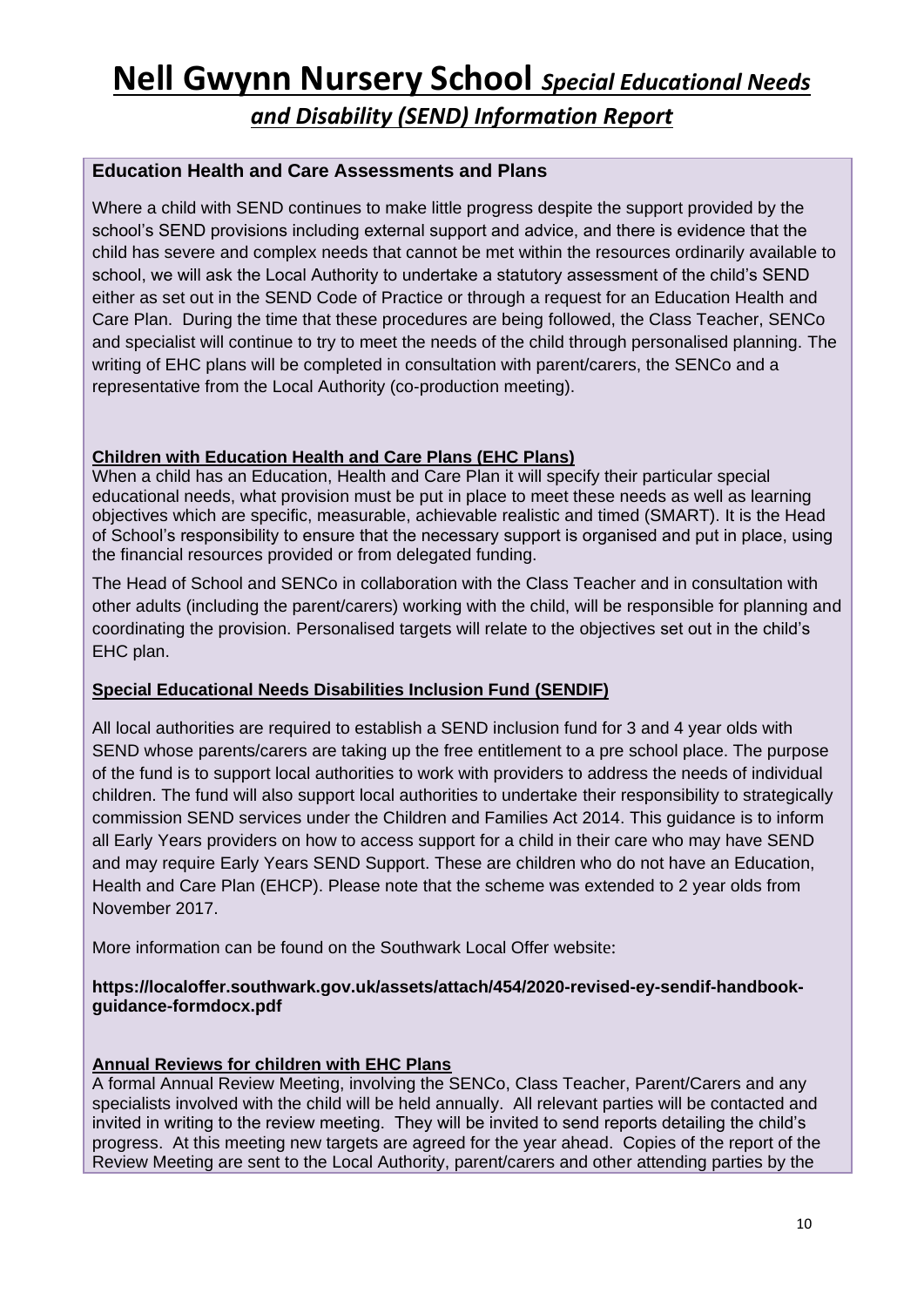*and Disability (SEND) Information Report*

#### SENCo.

The presence of a Local Authority representative will always be requested at key times of transition (e.g. Nursery, Reception).

If there are significant changes in the child's circumstances between the normal dates for the Annual Reviews, an additional Review Meeting may be called.

#### **Mediation Services/SEND Tribunal**

If parent/carers are not in agreement with a decision made by the Local Authority they can access mediation services or apply to SEND Tribunal to contest the decision and resolve the disagreement.

Information regarding mediation services and SEND Tribunal will be provided to parents by the Local Authority on application for a statutory assessment.

#### **Use of data and record keeping**

At Nell Gwynn we understand the importance of record keeping in line with the requirements of the Data Protection Act 1998. We ensure that the provision made for children in our care is recorded accurately and kept up to date. We are aware that as part of any inspection, Ofsted will expect to see evidence of pupil progress, a focus on outcomes and a highly rigorous approach in terms of monitoring and evaluation of SEN support. Please note that Ofsted publish more detail about their expectations in their inspection guidelines.

#### **Arrangements for supporting transitions for pupils with significant SEND**

• **We recognise the importance of transition and embrace a child-centred approach in collaboration with receiving schools, facilitating children's success.**

#### **Transitions**

- Children experience vertical and horizontal transitions. Vertical transitions take place as a child changes with time or has a need for different or expanded services, for example transferring from the Nursery to Primary School. Horizontal transitions take place on a daily or weekly basis, for instance, journeying from home to nursery or transitioning from story time to lunch time.
- Transitions should be child centred, linked to their home life, family, and culture for the best possible outcomes.
- Every child is unique therefore transitions should be tailored to the individual.
- **Transitions for vulnerable children or those with special educational needs disabilities (SEND)**
- Children with identified special educational needs and/or disabilities (SEND) are likely to be resistant to change and it may prove distressing for them, therefore staff endeavour to ensure that transitions are supported, catering for their individual needs. Additional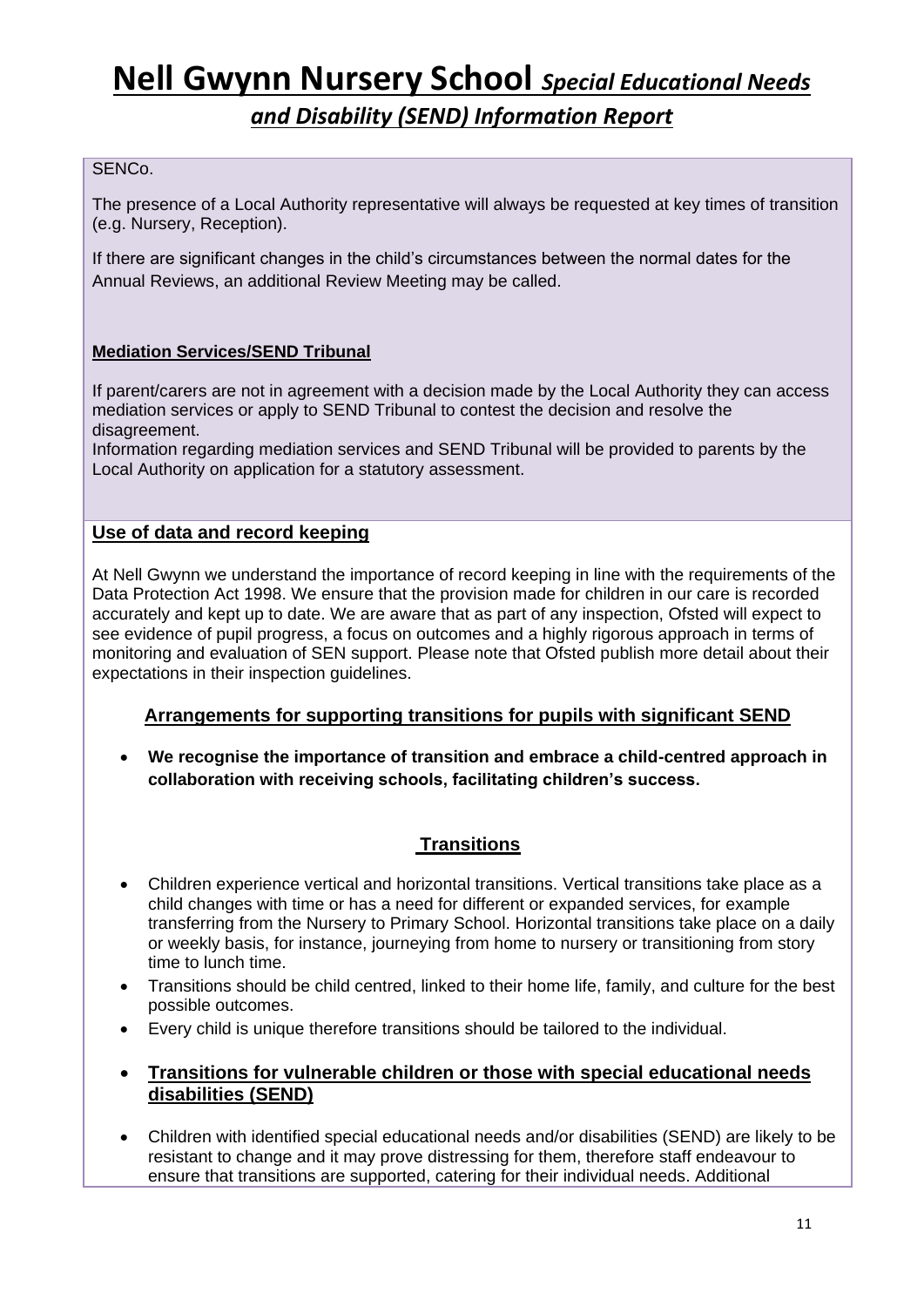consideration should be given in relation to lengths of visits, whether within or outside of the setting, lunchtime experiences and necessary aids/equipment in consultation with parents or in collaboration with the Team Around the Child (TAC).

• Vulnerable children who may have Children's Services involvement and children with SEND transitioning to primary School whether special or mainstream receive support with the process through planned visits (which may be reciprocal). A child centred transition programme is devised in partnership with the parents/carers, catered to their individual needs. The success of these transition programmes are reliant on all parties working cooperatively. All relevant documentation (sometimes securely and under separate cover) transfers to the receiving setting.

#### **Information about funding and resources**

The Universal Offer is free 15 hours of education per week, for eligible two year olds and three to four year olds in nursery. Parents/Carers who meet with the criteria for working parents/carers may be able to access 30 hours of education.

We always consider the needs of the child when extending their hours. Parents/carers should liaise with the Class Teacher, SENCo and Early Years SEND Leader to explore what will best suit their child in terms of attendance pattern, duration of stay and allocated additional support. Key points of the day, such as mealtimes and transitions to group times and the Sensory Room should also be considered.

If your child has SEND, according to their level of need they may be allocated targeted or one to one support from an SEN Support Worker. You will be consulted as to the degree of support you child may need. Through additional adult support we aim to help children to become more autonomous in their learning, acquiring greater independence, rather than creating a reliance on individual adults.

If your child has an ongoing medical need(s) we will liaise with health professionals to ensure that their specific requirements are catered for appropriately. It may be necessary to borrow or purchase equipment to ensure the appropriate level of medical care. In some instances, the Disabilities Team may become involved or health professionals, such as Nurses employed to work with children while they attend Nursery.

#### **Disability Access Fund**

If your child receives disability living [allowance](https://www.gov.uk/disability-living-allowance-children) (DLA), our setting is eligible to receive [disability](https://www.gov.uk/government/consultations/early-years-funding-changes-to-funding-for-3-and-4-year-olds) access [funding,](https://www.gov.uk/government/consultations/early-years-funding-changes-to-funding-for-3-and-4-year-olds) which is £615 per child per year. We liaise with Southwark local authority to inform them of the children who are currently accessing DLA. The funds we receive are used to purchase resources, equipment or buy in educational experiences to the benefit of the individual child.

#### **SEN Specialisms:**

- Intensive Interaction
- TEACCH (Teaching, Expanding, Appreciating, Collaborating and Cooperating, Holistic) ('Start & Finish')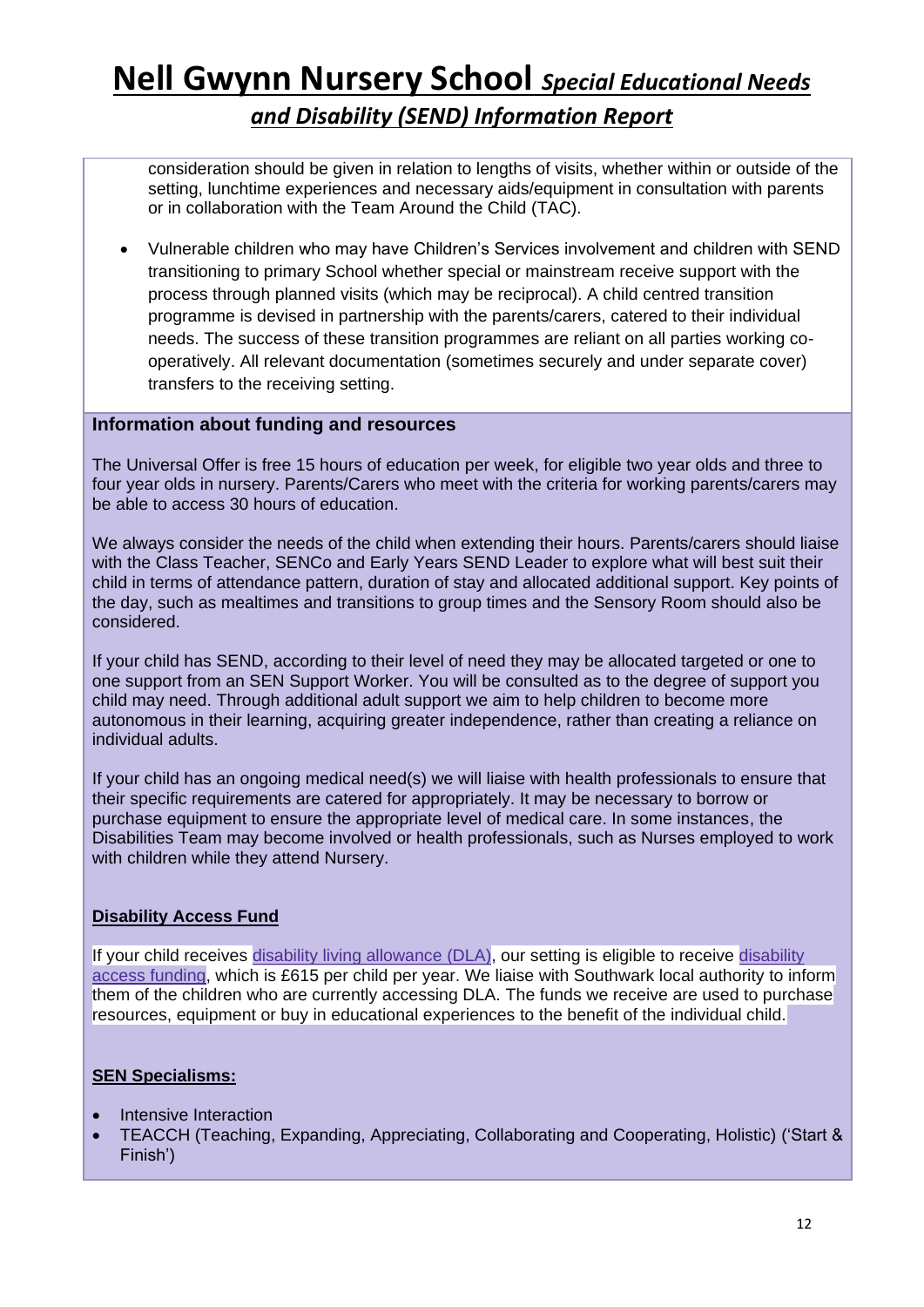#### *and Disability (SEND) Information Report*

Training updates on Makaton, Talking Tables and PECS (Picture Exchange Communication System) are ongoing. It is important to note that current specialisms will be linked to the needs of the children but not dependent on. We also consistently ensure that we sensitively cater for the needs of users of the building, responding to specific requirements as and when they arise, for example providing a British Sign Language (BSL) interpreter for a Team Around the Child (TAC) meeting.

#### **SEN strategies and approaches regularly implemented:**

- Visual timetables and key rings
- Visual behaviour cards
- Objects of reference
- Makaton signing (for those who are trained)
- Touch cues (for those who are trained)
- Social stories
- Individual and small group stories catering to children's special needs
- Workstations with a TEACCH approach ('Start and Finish')
- Sensory Room sessions
- Sensory resources and activities, e.g. tent with glowing or vibrating toys

#### **Facilities for pupils with special educational needs:**

The building is accessible to disabled children and adults. Our outdoor areas are wheelchair accessible. A sensory room is located adjacent to the reception, accessible to staff with a swab key. The sensory room features a ball pool, bubble tube, soft play, magic carpet, hammock, atmospheric music, lighting and projections.

There are three bathrooms with nappy changing facilities. In the disabled toilet next to the reception area there is a fold down changing table.

Adaptable cutlery and resources are made available for children as and when they require it. We are responsive to the needs of individuals and will provide such items and resources in consultation with professionals as appropriate, e.g. Occupational Therapist or Physiotherapist.

#### **Information on where to find further support**

#### **Local Offer**

Further information about support and services for pupils and their families (Southwark's Local Offer) can be found at the following website: **https://localoffer.southwark.gov.uk/**

Southwark's Information Advice and Support (SIAS) can provide support with understanding and accessing services available within the Local Offer. Please find more information at the following website address: [https://localoffer.southwark.gov.uk/information-advice-and-support/support](https://localoffer.southwark.gov.uk/information-advice-and-support/support-groups-and-services/southwark-information-advice-and-support-team-sias)[groups-and-services/southwark-information-advice-and-support-team-sias](https://localoffer.southwark.gov.uk/information-advice-and-support/support-groups-and-services/southwark-information-advice-and-support-team-sias)

SIAS Telephone Number: 0207 525 3104